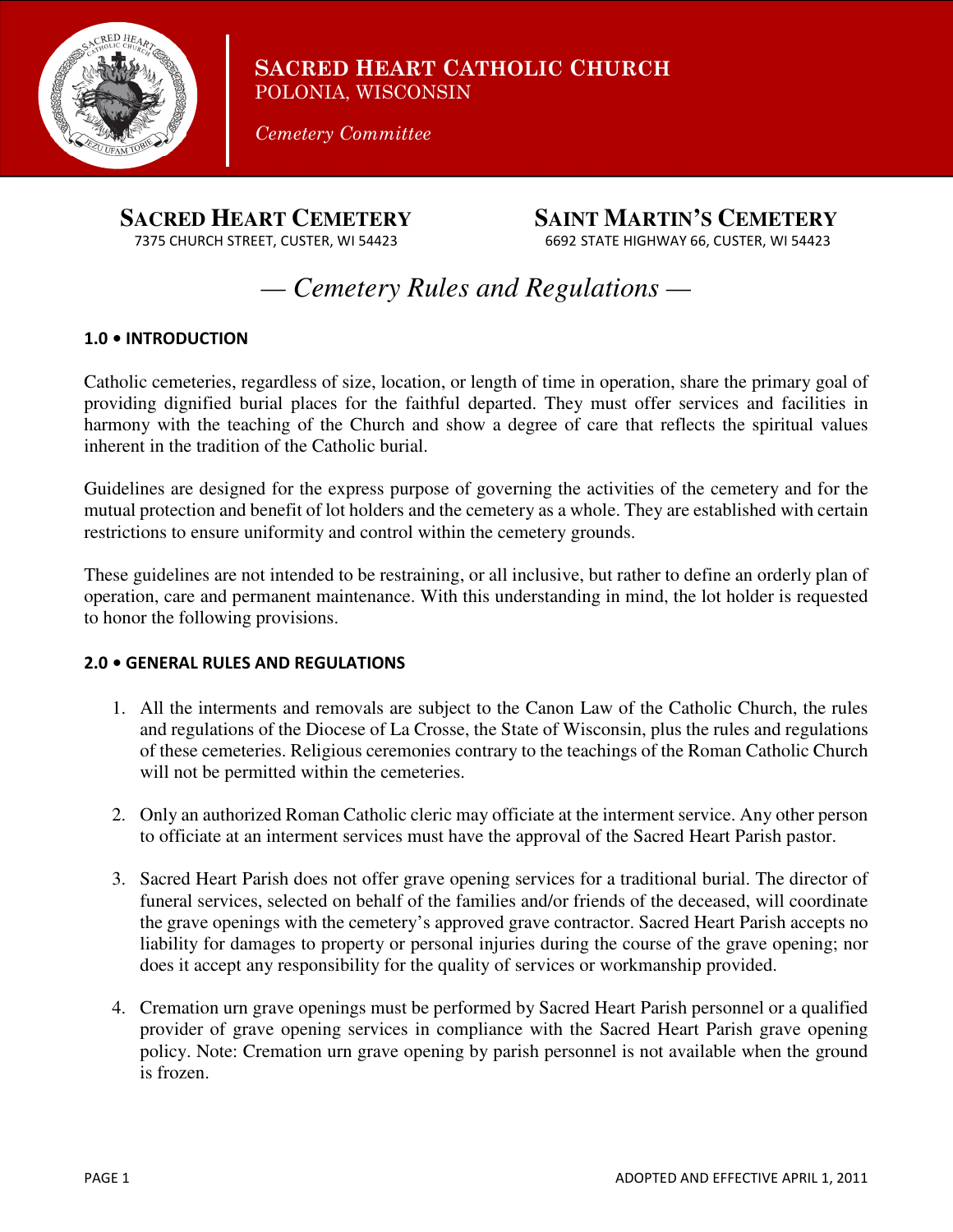# **3.0 • GRAVE LOTS**

- 1. All lots will be purchased through the Sacred Heart Parish office on a first-come, first-served basis. Unpaid lots cannot be *reserved* or *held* in the name of a family or family member. Lots are considered *sold* when payment is received.
- 2. Grave holders purchase burial rights in said grave. Title of land remains vested in the name of Sacred Heart Parish.
- 3. The total measurement of a single grave lot is  $48''W \times 120''L (4' \times 10')$ . See exhibits A & B.
- 4. Once purchased, grave lots cannot be re-sold to someone else by the grave holder.
- 5. No grave shall be opened unless the lot is paid for, unless approved otherwise by the Cemetery Committee.
- 6. A cemetery lot is entitled to either one (1) traditional (casket and vault) burial OR one (1) cremation urn burial. No more than one (1) traditional burial per lot is permitted. An additional cremation urn burial will be permitted for an additional fee (see 4.0 • Fee Schedule below). The additional urn burial must be a family member or a person granted a special exception in writing by authorized Sacred Heart personnel.
- 7. Traditional burials must be in a vault; construction may be of metal or concrete (no wood). Cremation burials do not require a vault.
- 8. NOTE: Certain cemetery lots, i.e. located above the old church foundation in the West/Old Church Sections, are sold with restriction endorsements. Sacred Heart Parish and cemetery management ONLY guarantees cremation urn burials in these areas. Lot holders may inter traditional, full vaulted graves at their own risk and expense in these designated areas.

### **4.0 • FEE SCHEDULE**

- 1. Charges being assessed as of this date for grave lots, additional burials, and cremation urn openings are as follows:
	- a) Registered Parish Member .........................................................\$600.00
	- b) Non-Member ...........................................................................\$1,200.00
	- c) There is no discount for multiple lot purchases.
	- d) If there is an additional cremation urn burial (see "Grave Lots" item 3.6 above), the fee for the 2nd burial is 50% of the current lot fee. There is no fee for an unborn child/fetus.
	- e) Cremation Urn Grave Opening ..................................................\$150.00 by Sacred Heart Parish personnel and based upon an opening of  $12''L \times 12''W \times 18''D$ .
- 2. Prices are for the Right of Burial in the grave lot and do not include opening and closing fees, memorial stones or any other markers.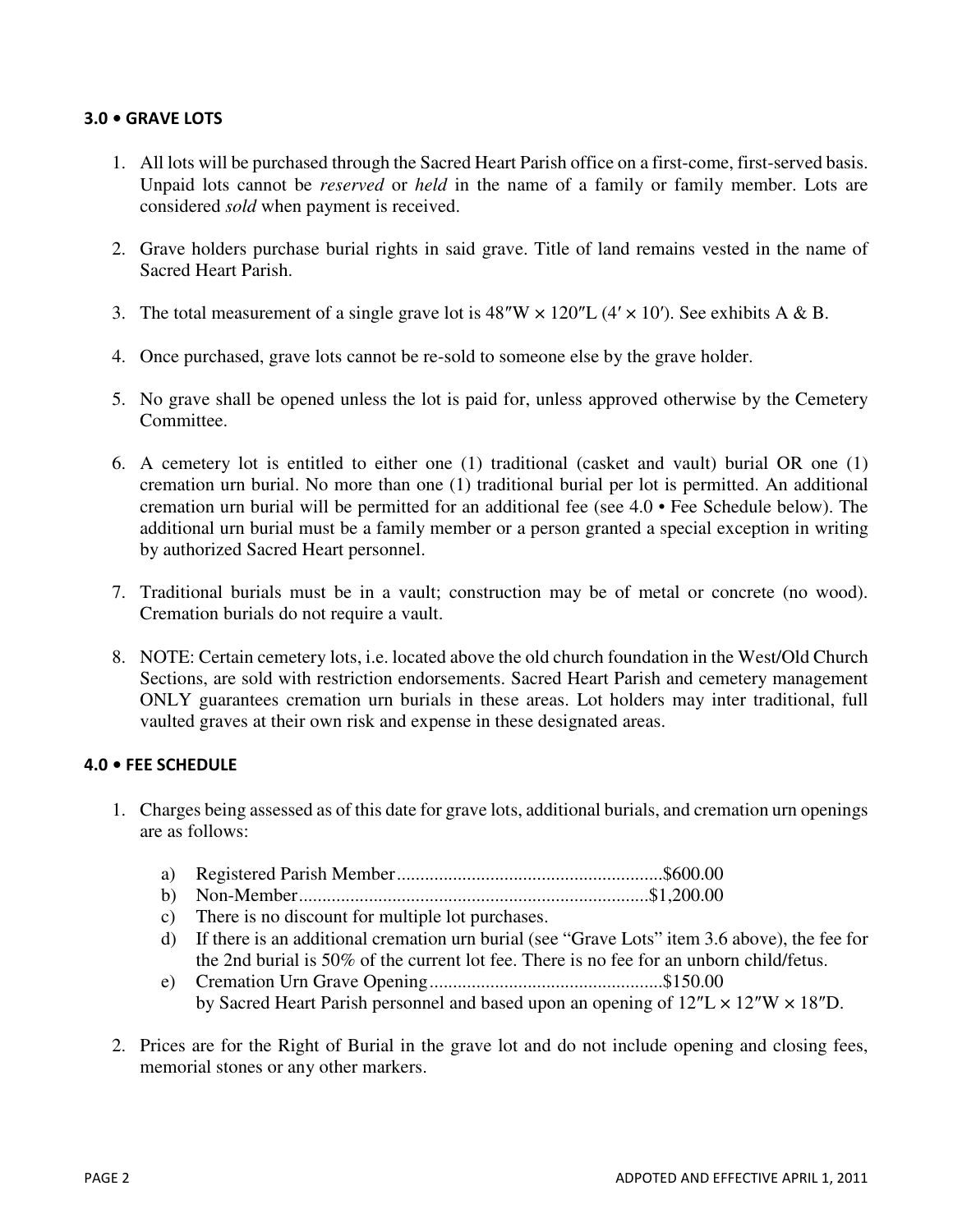- 3. Grave holders who wish to relinquish burial rights are to sell the grave back to the cemetery at the original purchase price. Graves cannot be re-sold to someone else by the grave holder. Receipts must be presented for verification of ownership and original purchase price.
- 4. Pricing is subject to annual review and change by the Sacred Heart Cemetery Committee and Finance Council.

## **5.0 • MEMORIAL STONES AND MARKERS**

- 1. All monuments shall be erected on a concrete foundation provided by the monument company at the expense of the grave owner. At a minimum, the foundation should extend 6 inches beyond all sides of the monument base and should be flush with the ground surface. See attached exhibits A  $\&$  R.
- 2. No monument or marker is permitted to be erected on, or extend onto, graves where the Right of Burial has not been purchased and/or paid in full.
- 3. Memorial dealers are not permitted to have any nameplates or other types of advertising on any memorials placed in the cemeteries.
- 4. Identification of multiple burials must be contained within the face of the monument or on flush with the ground surface markers within lot boundaries.
- 5. Symbols and decorations, either on headstones or otherwise, which are offensive or contrary to the teachings of the Roman Catholic Church are strictly prohibited.
- 6. Sacred Heart Parish will not be responsible for the upkeep of headstones, markers, and stonework or held liable for damage due to improper installation or weather deterioration. Sacred Heart Parish does not obligate itself to maintain, repair, or replace any monument or grave marker erected; nor is Sacred Heart Parish responsible for loss or damage beyond reasonable control. Sacred Heart Parish will take all reasonable precautions to protect all lot and graves from harm.

### **6.0 • DECORATIONS**

In order to secure the safety of visitors and staff, to prevent interference with routine maintenance operations, and to prevent equipment damage, visitors are asked to abide by the following regulations:

- 1. All planted flowers and/or shrubs may only be planted in monument base extensions flush with the ground surface and contained within the boundaries of the lot.
- 2. Shrubs may not exceed 3 feet in height or 20 inches in diameter.
- 3. Artificial flower containers, solar lights, etc. must be firmly attached to the monument. The monument base must maintain 4″ around the outer edges of base unobstructed for maintenance operations.
- 4. No glass or wire containers are allowed.